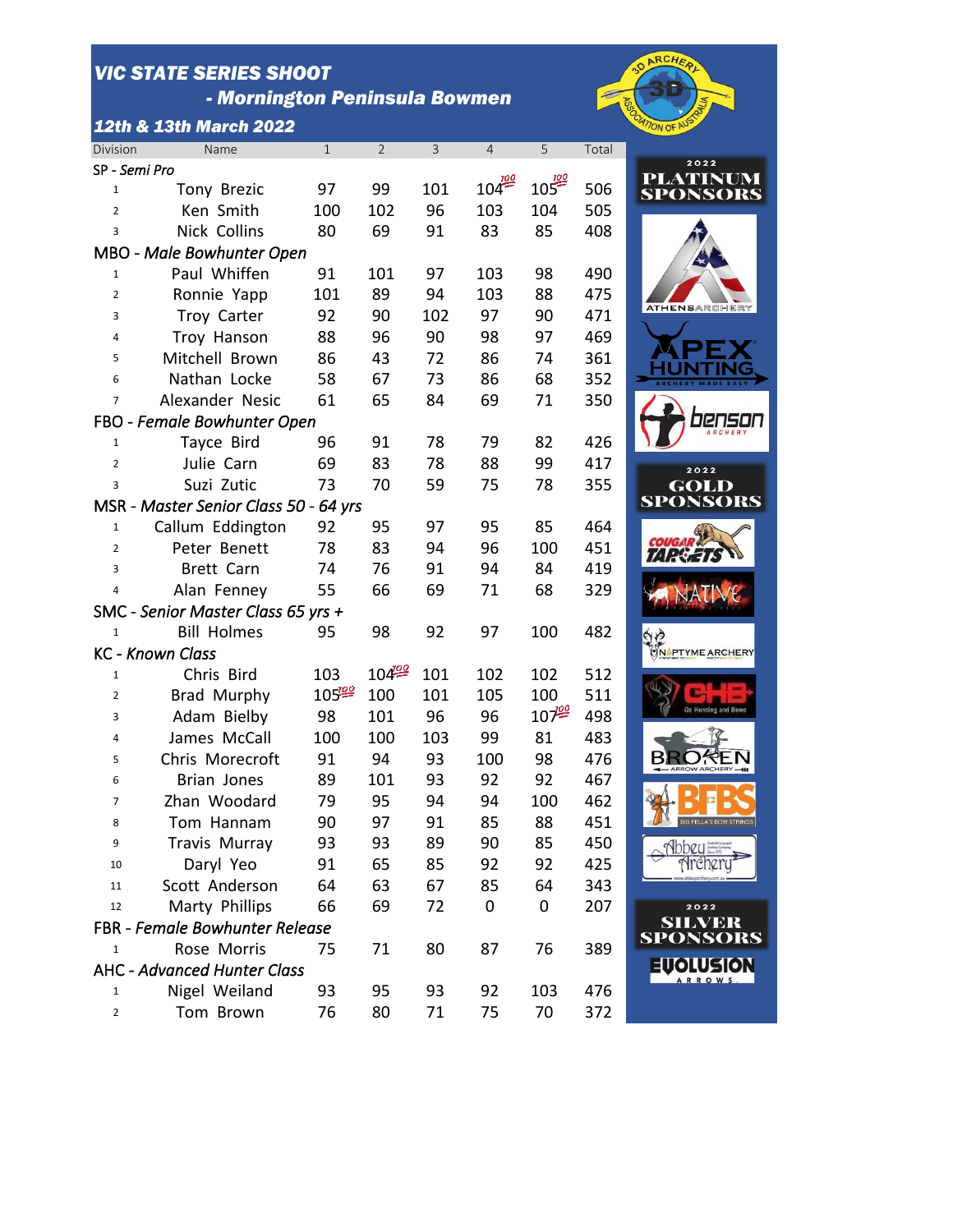## *VIC STATE SERIES SHOOT*

 *- Mornington Peninsula Bowmen*

*12th & 13th March 2022*



| Division       | Name                                     | $\mathbf{1}$ | $\overline{2}$          | 3           | $\overline{4}$ | 5           | Total |               |
|----------------|------------------------------------------|--------------|-------------------------|-------------|----------------|-------------|-------|---------------|
|                | <b>CU - Compound Unaided</b>             |              |                         |             |                |             |       |               |
| 1              | Alex Spath                               | 88           | 90                      | 92          | 90             | 90          | 450   |               |
|                | <b>RU - Recurve Unaided</b>              |              |                         |             |                |             |       | PLAT<br>SPON  |
| 1              | Thorin Quinn                             | 84           | 85                      | 84          | 77             | 80          | 410   |               |
| $\overline{2}$ | Bill Jovanovski                          | 54           | 61                      | 63          | 51             | 73          | 302   |               |
| 3              | <b>Briget Morris</b>                     | 46           | 54                      | 54          | 61             | 58          | 273   |               |
| 4              | James Wielkmann                          | 49           | 44                      | 38          | 41             | 43          | 215   |               |
| 5              | <b>Neil Morris</b>                       | 31           | 46                      | 42          | 35             | 49          | 203   |               |
| 6              | <b>Trudy Scott</b>                       | 53           | 86                      | 0           | $\overline{0}$ | $\mathbf 0$ | 139   | <b>ATHENS</b> |
| $\overline{7}$ | Jenna Farrington                         | $\mathbf 0$  | $\mathbf 0$             | $\mathbf 0$ | 56             | 43          | 99    |               |
| 8              | <b>Tracy Cabion</b>                      | $\mathbf 0$  | 23                      | 18          | 13             | 10          | 64    |               |
|                | <b>TRAD</b> - Traditional                |              |                         |             |                |             |       |               |
| $\mathbf{1}$   | Adam Hester                              | 76           | 61                      | 83          | 79             | 73          | 372   |               |
| $\overline{2}$ | Glen Keough                              | 68           | 69                      | 82          | 64             | 68          | 351   |               |
| 3              | Daniel McPhee                            | 65           | 67                      | 70          | 62             | 53          | 317   |               |
| $\overline{4}$ | Mark Carlile                             | 45           | 53                      | 65          | 59             | 62          | 284   |               |
| 5              | Dana Denehey                             | 31           | 38                      | 39          | $\mathbf 0$    | $\mathbf 0$ | 108   | GC            |
|                | LB - Longbow                             |              |                         |             |                |             |       | SPON          |
| 1              | <b>Bill Van Ousten</b>                   | 59           | 57                      | 74          | 57             | 76          | 323   |               |
| $\overline{2}$ | Ben Maher                                | 57           | 62                      | 59          | 59             | 51          | 288   |               |
| 3              | Rod Rathbone                             | 46           | 53                      | 57          | 53             | 73          | 282   |               |
| 4              | Greg Walker                              | 36           | 60                      | 59          | 60             | 65          | 280   |               |
| 5              | Robert Sonneveld                         | 30           | 49                      | 46          | 33             | 38          | 196   |               |
|                | YMR 12 - 14 - Youth Male Release 12 to 1 |              |                         |             |                |             |       |               |
| $\mathbf{1}$   | Charlie Smith                            | 89           | 95                      | 85          | 94             | 88          | 451   | <b>NÅPTYM</b> |
|                | YMR 15 - 17 - Youth Male Release 15 to 1 |              |                         |             |                |             |       |               |
|                | Tristan Weiland 0                        |              | $\overline{\mathbf{0}}$ | $\mathbf 0$ | 74             | 86          | 160   |               |
|                | YF - Youth Female 13 to 17 years         |              |                         |             |                |             |       |               |
| $\mathbf 1$    | Talia Walker                             | 20           | 23                      | 29          | 10             | 33          | 115   |               |
|                | CUBA 8-11 - Cub Aided 8 - 11 years       |              |                         |             |                |             |       |               |
| $\mathbf{1}$   | James Weiland                            | 78           | 66                      | 54          | 68             | 66          | 332   |               |
| $\overline{2}$ | Lucinda Parr                             | 18           | 43                      | 28          | 25             | 23          | 137   |               |
|                | <b>NCC - Non Competitive Class</b>       |              |                         |             |                |             |       |               |
| 1              | Ray Murphy                               | 54           | 62                      | 44          | 41             | 72          | 273   |               |
| $\overline{2}$ | Tim Fawcett                              | 88           | 89                      | 82          | 99             | 97          | 455   |               |
| 3              | Alex Giecewicz                           | 54           | 42                      | 46          | 49             | 54          | 245   |               |